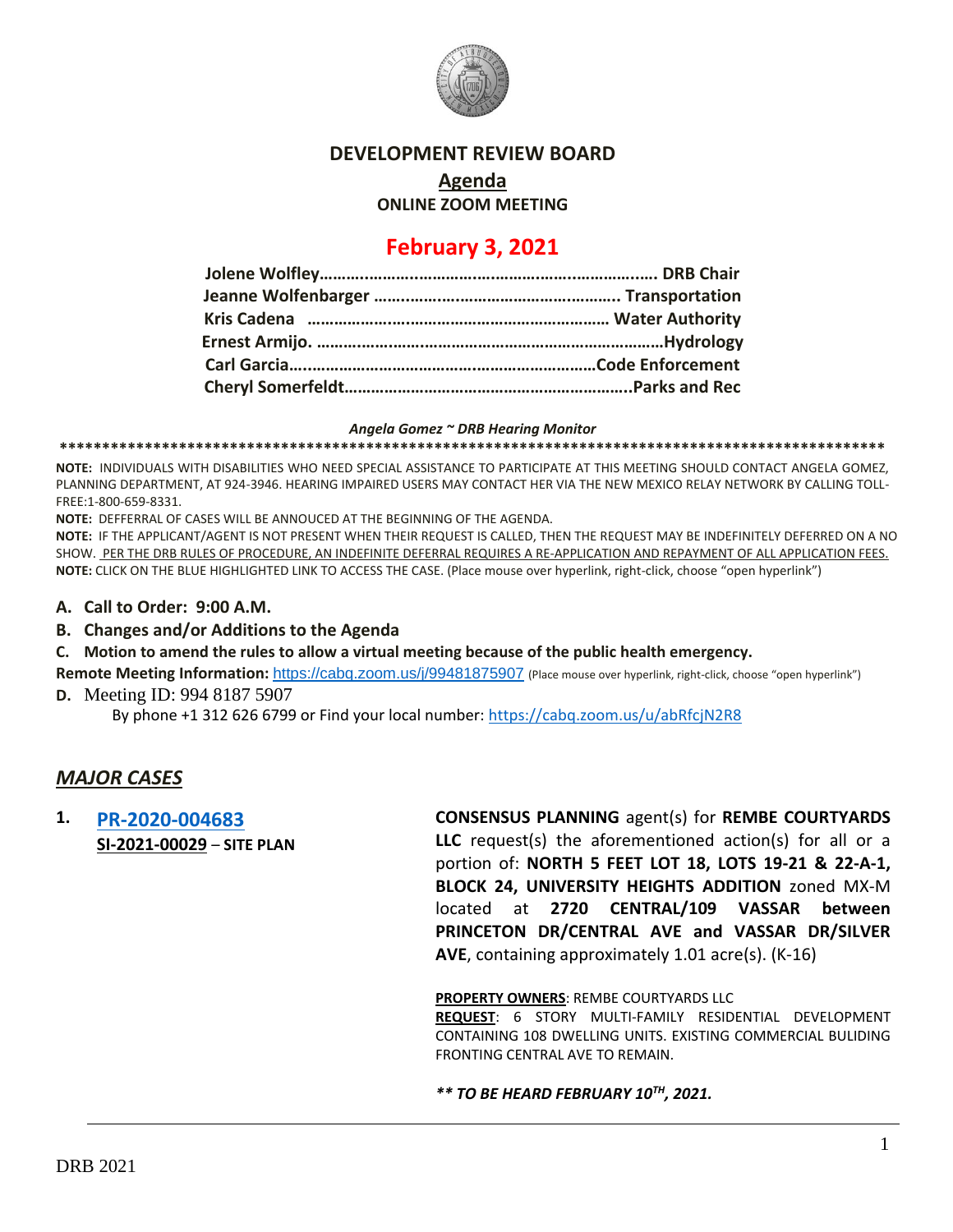| 2. | PR-2020-004812<br>SD-2020-00220 - VACATION OF RIGHT-OF-<br><b>WAY</b>                                                                    | <b>TIM NISLY</b> request(s) the aforementioned action(s) for all<br>or a portion of: ALLEY ADJACENT TO LOT 12, BLOCK 6<br>BELMONT PLACE LOT 12 & LOT 13 & 14 zoned R-1B,<br>located SOUTH OF FREEMAN between 5TH ST and 6TH ST,<br>containing approximately .03 acre(s). (G-14)<br><b>PROPERTY OWNERS: TIM NISLY</b><br>REQUEST: VACATE UNUSED ACCESS EASEMENT                                                                                                                                                             |
|----|------------------------------------------------------------------------------------------------------------------------------------------|----------------------------------------------------------------------------------------------------------------------------------------------------------------------------------------------------------------------------------------------------------------------------------------------------------------------------------------------------------------------------------------------------------------------------------------------------------------------------------------------------------------------------|
| 3. | PR-2019-003169<br>SD-2020-00115 - PRELIMINARY PLAT<br>VA-2020-00192 - TEMPORARY DEFERRAL<br><b>OF SIDEWALK</b><br>(Sketch Plat 12/18/19) | RON HENSLEY/THE GROUP agent(s) for CLEARBOOK<br><b>INVESTMENTS</b><br><b>INC.</b> request(s) the aforementioned<br>action(s) for all or a portion of: 01 UNIT 3 ATRISCO GRANT<br>EXC NW'LY POR TO R/W, zoned MX-M, located at SAGE<br>RD between COORS and 75 <sup>TH</sup> ST, containing approximately<br>9.56 acre(s). (L-10)[Deferred from 7/22/20, 8/5/20, 9/2/20, 9/30/20,<br>11/18/20, 12/9/20]                                                                                                                     |
|    |                                                                                                                                          | PROPERTY OWNERS: CLEARBOOK INVESTMENTS INC, HENRY SCOTT<br><b>TRUSTEE HENRY RVT</b><br>REQUEST: SUBDIVISION OF TRACT INTO 62 LOTS AND 2 TRACTS AND<br>SIDEWALK DEFERRAL<br>**AGENT REQUESTS DEFERRAL TO APRIL 7TH, 2021.                                                                                                                                                                                                                                                                                                   |
| 4. | PR-2020-003441                                                                                                                           | RIO GRANDE ENGINEERING/DAVID SOULE agent(s) for                                                                                                                                                                                                                                                                                                                                                                                                                                                                            |
|    | SD-2020-00187 - VACATION OF PUBLIC<br><b>RIGHT-OF-WAY</b>                                                                                | <b>FORTUNADA LLC</b> request(s) the aforementioned action(s)<br>for all or a portion of: LOT 7 BLOCK 13, VOLCANO CLIFFS<br>UNIT 3 zoned MX-T located on ATRISCO between MOJAVE<br>and SANTA DOMINGO, containing approximately 1.0<br>$\text{acre}(s)$ . $(C-18)$ [Deferred from 1/6/21]                                                                                                                                                                                                                                    |
|    |                                                                                                                                          | <b>PROPERTY OWNERS: FORTUNADA LLC</b><br><b>REQUEST: VACATION OF PUBLIC RIGHT-OF-WAY</b>                                                                                                                                                                                                                                                                                                                                                                                                                                   |
| 5. | PR-2020-004820<br>(1003119)<br>SI-2020-001468 - SITE PLAN                                                                                | <b>CONSENSUS PLANNING INC.</b> agent(s) for <b>MOUNTAIN</b><br><b>CLASSIC REAL ESTATE</b> request(s) the aforementioned<br>action(s) for all or a portion of: TRACT 4-B1, HOME<br>DEVELOPMENT ADDITION zoned MX-M located at 25<br><b>HOTEL CIRCLE NE between LOMAS BLVD and INTERSTATE</b><br>40, containing approximately 5.043 acre(s). (K-21) [Deferred]<br>from 1/13/21]<br><b>PROPERTY OWNERS: AMERSTONE INVESTMENTS LLC</b><br>REQUEST: SITE PLAN FOR CONVERSION OF HOTEL TO MULTI-FAMILY<br><b>RESIDENTIAL USE</b> |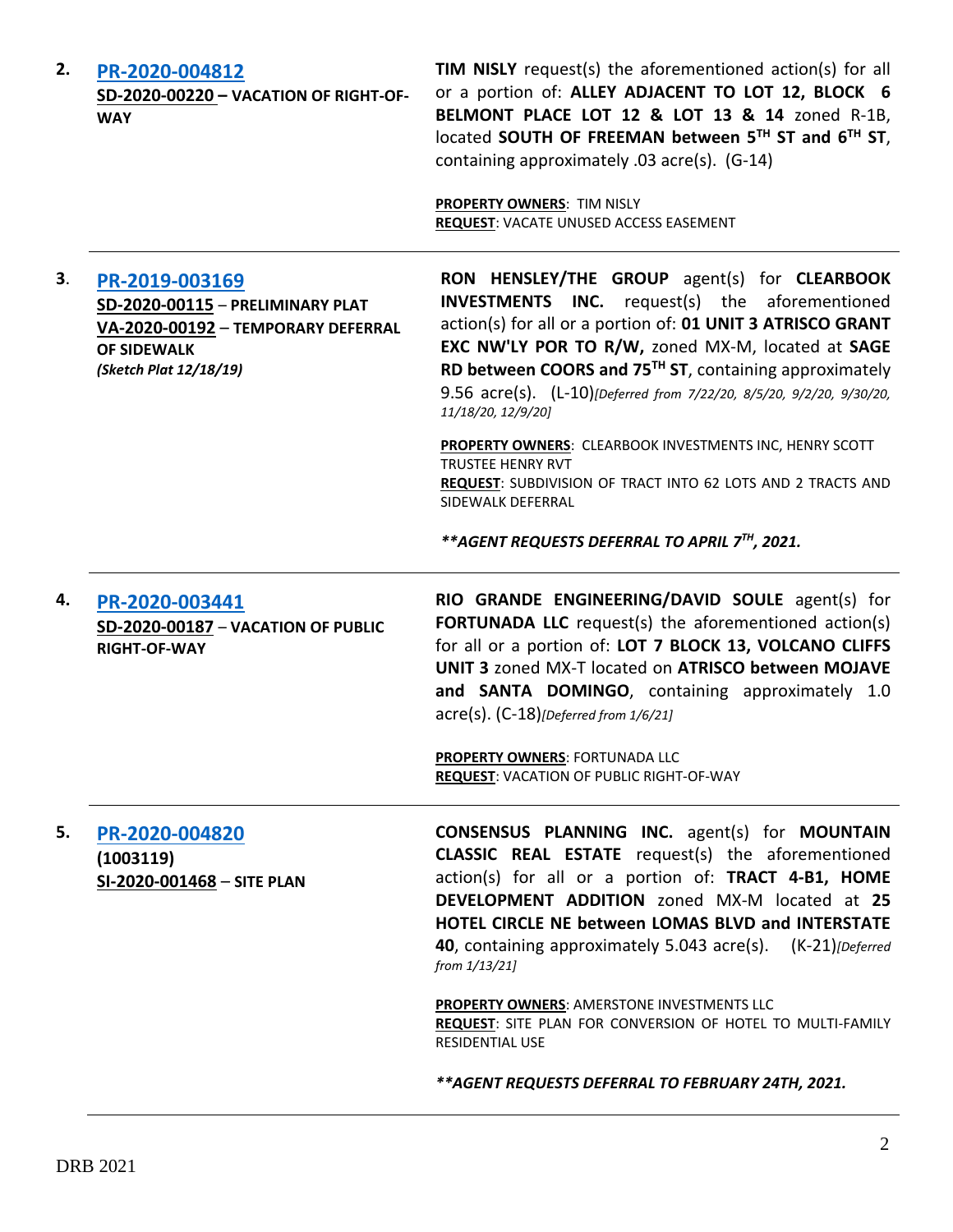| 6. | PR-2020-004708<br>SI-2020-001411 - SITE PLAN                                | JESSICA LAWLIS, DEKKER/PERICH/SABATINI agent(s) for<br><b>BAIARDO, EXECUTIVE</b><br><b>DIRECTOR</b><br><b>JUSTIN</b><br><b>EXPLORE</b><br><b>ACADEMY</b> request(s) the aforementioned action(s) for all<br>or a portion of: 3-C REPLAT LOT 3 INTERSTATE INDUSTRIAL<br>TRACT UNIT II zoned NR-BP located at 6600 GULTON CT<br>NE, containing approximately 10.0 acre(s). (E-17) [Deferred]<br>from 1/6/21, 1/27/21]                                                      |
|----|-----------------------------------------------------------------------------|--------------------------------------------------------------------------------------------------------------------------------------------------------------------------------------------------------------------------------------------------------------------------------------------------------------------------------------------------------------------------------------------------------------------------------------------------------------------------|
|    |                                                                             | PROPERTY OWNERS: ARTEZ 6600 GULTON LLC<br>REQUEST: THE PHASED RENOVATION OF THE EXISTING FACILITY TO<br>ACCOMMODATE A SCHOOL, INCLUDING THE CONSTRUCTION OF A<br>NEW GYM TOTALING APPROX 17,000 SQ FT.                                                                                                                                                                                                                                                                   |
| 7. | PR-2020-004138<br>SD-2020-00225 - PRELIMINARY PLAT                          | HUITT-ZOLLARS, INC. agent(s) for MDS INVESTORS LLC<br>request(s) the aforementioned action(s) for all or a portion<br>of: TRACT A-1-A-5, TRACT A-4, TRACT A-1-A-4 & TRACT A-<br>1-A-3, MESA DEL SOL INNOVATION PARK, zoned PC,<br>located on <b>BOBBY FOSTER</b> , containing approximately 55<br>acre(s). (R-15 & R-16)[Deferred from 1/20/21, 1/27/21]<br>PROPERTY OWNERS: MDS INVESTORS LLC<br><b>REQUEST: PRELIMINARY PLAT</b>                                       |
| 8. | PR-2020-004771<br>SD-2020-00211 - VACATION OF PUBLIC<br><b>RIGHT-OF-WAY</b> | CSI - CARTESIAN SURVEYS INC. agent(s) for HOMEWISE<br>request(s) the aforementioned action(s) for all or a portion<br>of: LOT 1 BLOCK 1, GUTIERREZ ADDITION zoned MX-L<br>located at 1407 4th ST SW between BELL AVE SW and<br>BARELAS RD SW, containing approximately 0.0068 acre(s).<br>$(L-14)$ [Deferred from 1/6/21]<br><b>PROPERTY OWNERS: HOPE GLORIA CULLEY</b><br>REQUEST: VACATE PORTION OF BELL AVE TO THE NE CONER OF LOT 1<br><b>BLOCK 1, GUTIERREZ AVE</b> |

## *MINOR CASES*

**9. [PR-2020-004771](http://data.cabq.gov/government/planning/DRB/PR-2020-004771/DRB%20Submittals/PR-2020-004771_Feb_3_2021%20(Waiver)/DRB_appli_SW_Waiver_PR-2020-004771.pdf) VA-2021-00017 – WAIVER TO IDO CSI – CARTESIAN SURVEY'S INC.** agent(s) for **HOMEWISE, INC.** request(s) the aforementioned action(s) for all or a portion of: **LOT 1 BLOCK 1, GUTIERREZ ADDITION,** zoned MX-L, located at **1407 4TH ST SW between BELL AVE SW and BARELAS RD SW**, containing approximately 0.0068 acre(s). (L-14)

> **PROPERTY OWNERS**: HOMEWISE INC **REQUEST**: SIDEWALK WAIVER (PLACEMENT ALONG BELL AVE AND WIDTH REQUIREMENTS ALONG BARELAS)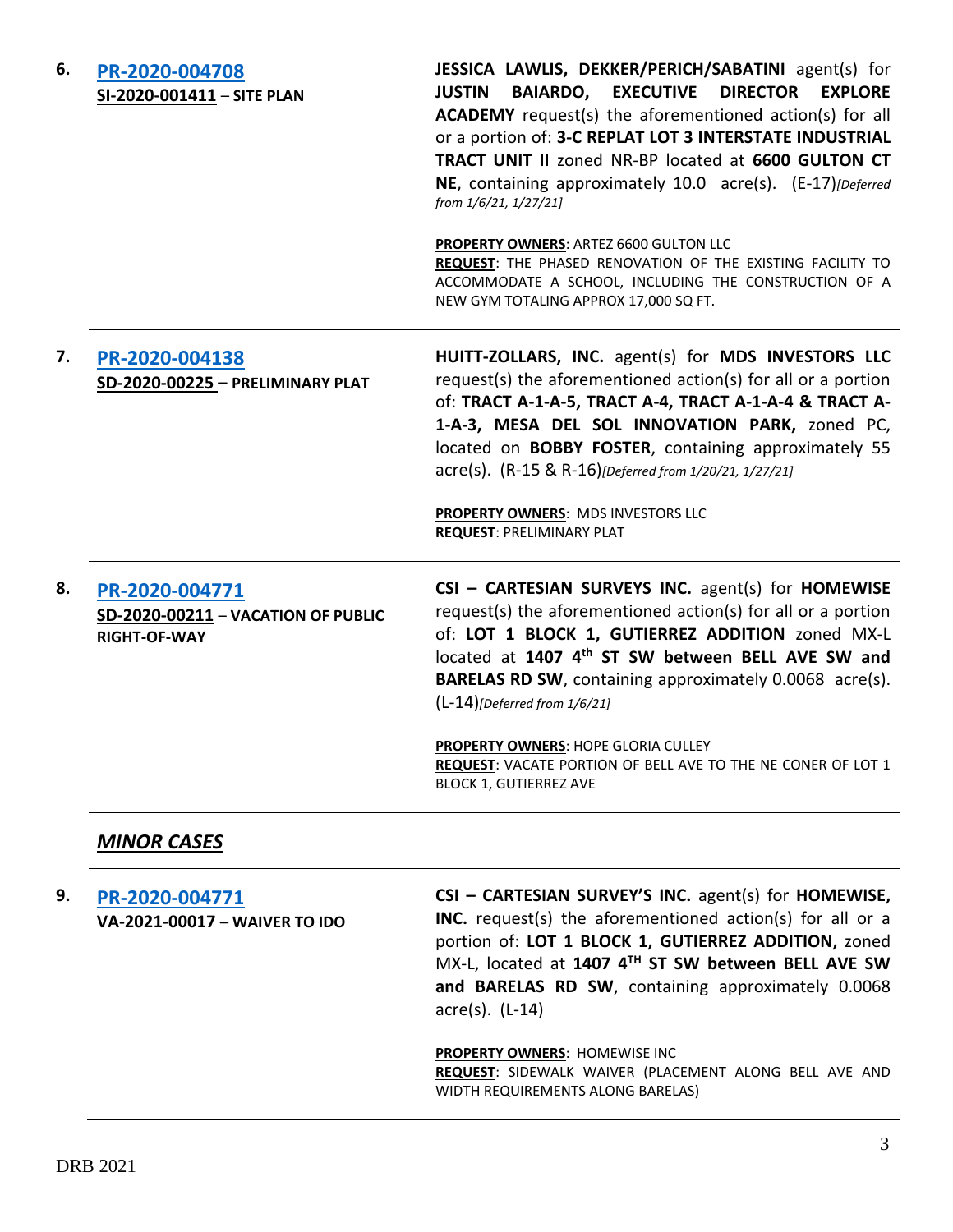| 10. | PR-2019-002765<br>VA-2021-00010 - SIDEWALK WAIVER                                                                     | CSI - CARTESIAN SURVEY'S INC. agent(s) for RED<br><b>SHAMROCK 4, LLC</b> request(s) the aforementioned action(s)<br>for all or a portion of: LOT 9, COORS PAVILION, zoned NR-<br>C, located at 5801 ST JOSEPHS DR NW, containing<br>approximately 14.1982 acre(s). (G-11)<br><b>PROPERTY OWNERS: RED SHAMROCK 4, LLC</b><br><b>REQUEST:</b> WAIVER FROM SIDEWALK<br><b>REQUIREMENTS</b><br>UNTIL<br>DEVELOPMENT OF SUBDIVIDED LOTS 8 & 9 OF COORS PAVILION, LOT<br>BY LOT, BEGINS |
|-----|-----------------------------------------------------------------------------------------------------------------------|-----------------------------------------------------------------------------------------------------------------------------------------------------------------------------------------------------------------------------------------------------------------------------------------------------------------------------------------------------------------------------------------------------------------------------------------------------------------------------------|
| 11. | PR-2019-002765<br>SD-2020-00218 - PRELIMINARY/FINAL PLAT                                                              | <b>RED SHAMROCK</b> request(s) the aforementioned action(s)<br>for all or a portion of: LOTS 8A, 8B, 9A, 9B, 9C, zoned NR-C,<br>located on ST. JOSEPHS DR NW between ATRISCO DR NW<br>and COORD BLVD NW, containing approximately 14.5<br>acre(s). (G-11)(Deferred from 12/16/20, 1/6/21, 1/27/21]<br>PROPERTY OWNERS: RED SHAMROCK                                                                                                                                               |
|     |                                                                                                                       | <b>REQUEST: SUBDIVIDE 2 EXISTING LOTS INTO 5 LOTS</b>                                                                                                                                                                                                                                                                                                                                                                                                                             |
| 12. | PR-2019-002976<br>SD-2020-00210 - PRELIMINARY/FINAL PLAT<br>VA-2020-00447 - SIDEWALK WAIVER<br>(Sketch plat 10/23/19) | CSI - CARTESIAN SURVEYS, INC. agent(s) for BEELING<br>ARMIJO request(s) the aforementioned action(s) for all or a<br>portion of: LOT 9, EASTERLY PORTION OF 20 FT LOT 8 AND<br>PORTION OF LOT 10, BLOCK 2, SANDIA MANOR zoned R-<br>1D, located at 17400 HILLDALE RD NE between HILDALE RD<br>NE and CAMINO DE LA SIERRA NE, containing<br>approximately 0.5108 acre(s). (K-23) {Deferred from 12/9/2,<br>1/13/210, 1/27/21]                                                      |
|     |                                                                                                                       | PROPERTY OWNERS: BEELING ARMIJO<br>REQUEST: SUBDIVIDE LOTS, ELIMINATE INTERIOR LOT LINES OF 3<br>EXISTING LOTS CREATING ONE NEW LOT, DEDICATE EASEMENTS                                                                                                                                                                                                                                                                                                                           |
| 13. | PR-2021-004984<br>SD-2021-00016 - PRELIMINARY/FINAL PLAT<br>SD-2021-00012 - WAIVER TO IDO                             | CSI - CARTESIAN SURVEY'S INC. agent(s) for HOMEWISE<br>request(s) the aforementioned action(s) for all or a portion<br>of: BLOCK C-1-A, SILVER TOWNHOMES, zoned MX-FB-ID,<br>located at 300 TITANIUM ST SW between 2 <sup>ND</sup> ST and<br>SILVER AVE SW, containing approximately 0.1407 acre(s).                                                                                                                                                                              |
|     |                                                                                                                       | $(K-14)$                                                                                                                                                                                                                                                                                                                                                                                                                                                                          |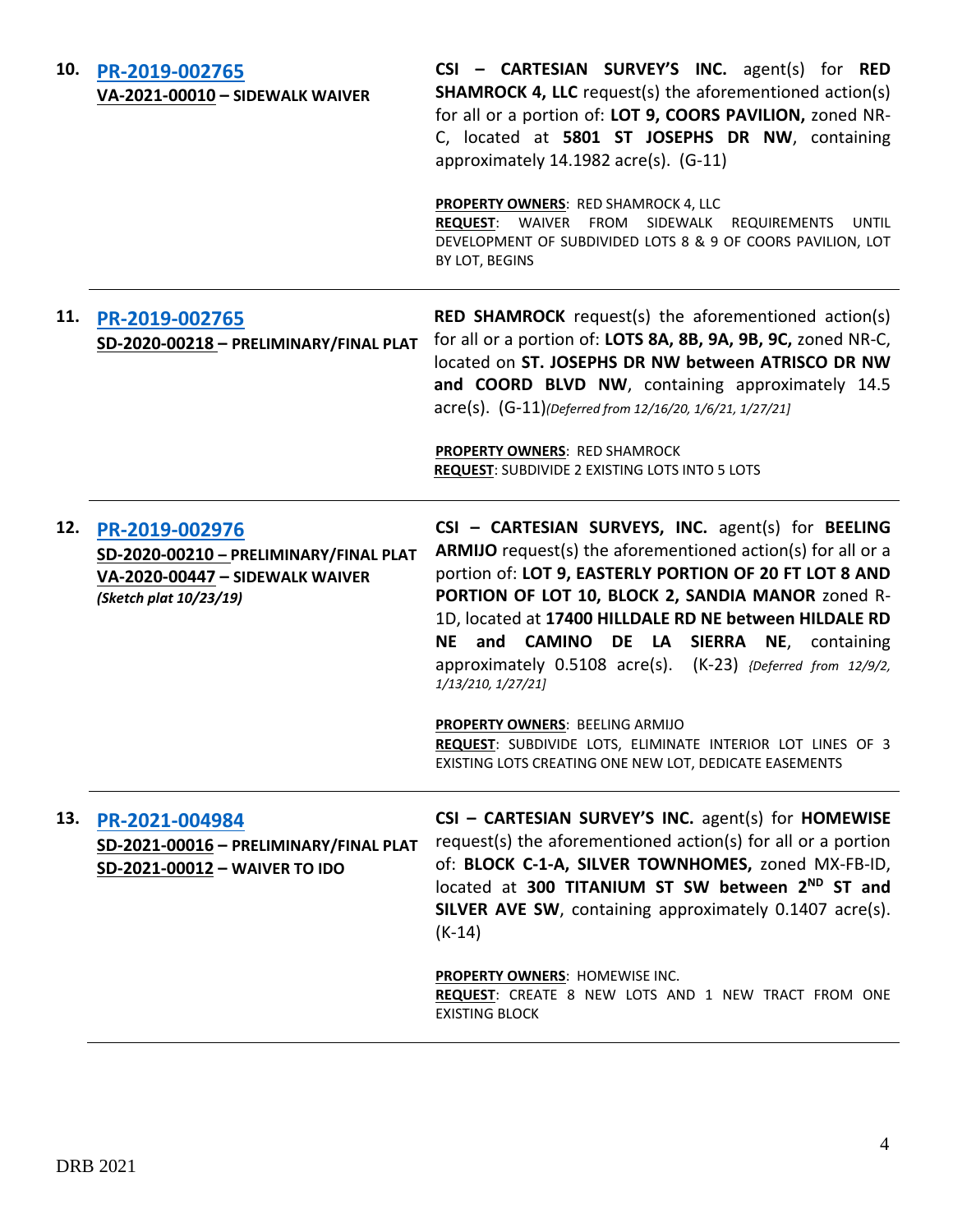| 14. | PR-2019-002293<br>SD-2021-00017 - PRELIMINARY/FINAL PLAT<br>VA-2021-00015 - WAIVER TO IDO<br>(Sketch Plat 11/18/20) | CSI - CARTESIAN SURVEY'S INC agent(s) for HOMEWISE<br>request(s) the aforementioned action(s) for all or a portion<br>of: BLOCK A-1-A, SILVER TOWNHOMES, zoned MX-FB-ID,<br>located at 301 PLATINUM between 3rd ST SW and SILVER<br>AVE SW, containing approximately 0.1421 acre(s). (K-14)                                       |
|-----|---------------------------------------------------------------------------------------------------------------------|-----------------------------------------------------------------------------------------------------------------------------------------------------------------------------------------------------------------------------------------------------------------------------------------------------------------------------------|
|     |                                                                                                                     | PROPERTY OWNERS: HOMEWISE INC.<br>REQUEST: TO CREATE 8 NEW LOTS AND ONE NEW TRACT FROM ONE<br><b>EXISTING BLOCK</b>                                                                                                                                                                                                               |
| 15. | PR-2020-004433<br>VA-2021-00016 - WAIVER TO DPM                                                                     | <b>COMMUNITY SCIENCES CORPORATION agent(s) for LEMAR</b><br><b>ROGERS</b> request(s) the aforementioned action(s) for all or a<br>portion of: LOTS 29 & 30 BLOCK 5, VOLCANO CLIFFS, zoned<br>R-1D, located at 8032 VICTORIA DR NW, containing<br>approximately 0.4523 acre(s). (E-10)                                             |
|     |                                                                                                                     | PROPERTY OWNERS: LEMAR AND JULIANNA RODGERS<br>REQUEST: TO ALLOW EXITING 4 FOOT SIDWALK RATHER THAN<br>ORDINANCE REQUIRED 5 FOOT WIDTH                                                                                                                                                                                            |
| 16. | PR-2020-004433<br>SD-2021-00011 - PRELIMINARY/FINAL PLAT<br>(Sketch Plat 9/23/20)                                   | <b>COMMUNITY SCIENCES CORPORATION agent(s) for LEMAR</b><br><b>C. ROGERS</b> request(s) the aforementioned action(s) for all<br>or a portion of: LOTS 29 & 30, zoned R-1, located on<br>VICTORIA DRIVE NW between RIMROCK PL and SHIPROCK<br>PL NW, containing approximately 0.5178 acre(s).<br>(E-<br>10)[Deferred from 1/20/21] |
|     |                                                                                                                     | PROPERTY OWNERS: LEMAR C. ROGERS<br>REQUEST: MINOR SUBDIVISION PLAT COMBINING TWO EXISTING LOTS<br><b>INTO ONE NEW LOT</b>                                                                                                                                                                                                        |
| 17. | PR-2019-002738<br>SD-2021-00018 - PRELIMINARY/FINAL PLAT<br>(Sketch Plat 10/14/20)                                  | ARCH + PLAN LAND USE CONSULTANTS agent(s) for<br>McDONALD'S REAL ESTATE COMPANY request(s) the<br>aforementioned action(s) for all or a portion of: LOTS A & B<br>BLOCK 101, BEL AIR SUBDIVISION, zoned MX-M, located at<br>5900 MENAUL BLVD NE, containing approximately 0.9457<br>$\arccos$ . (H-18)                            |
|     |                                                                                                                     | <b>PROPERTY OWNERS: MCDONALDS REAL ESTATE COMPANY</b><br><b>REQUEST: LOT CONSOLIDATION FOR 2 LOTS INTO 1 LOT</b>                                                                                                                                                                                                                  |
|     | SKETCH PLAT                                                                                                         |                                                                                                                                                                                                                                                                                                                                   |